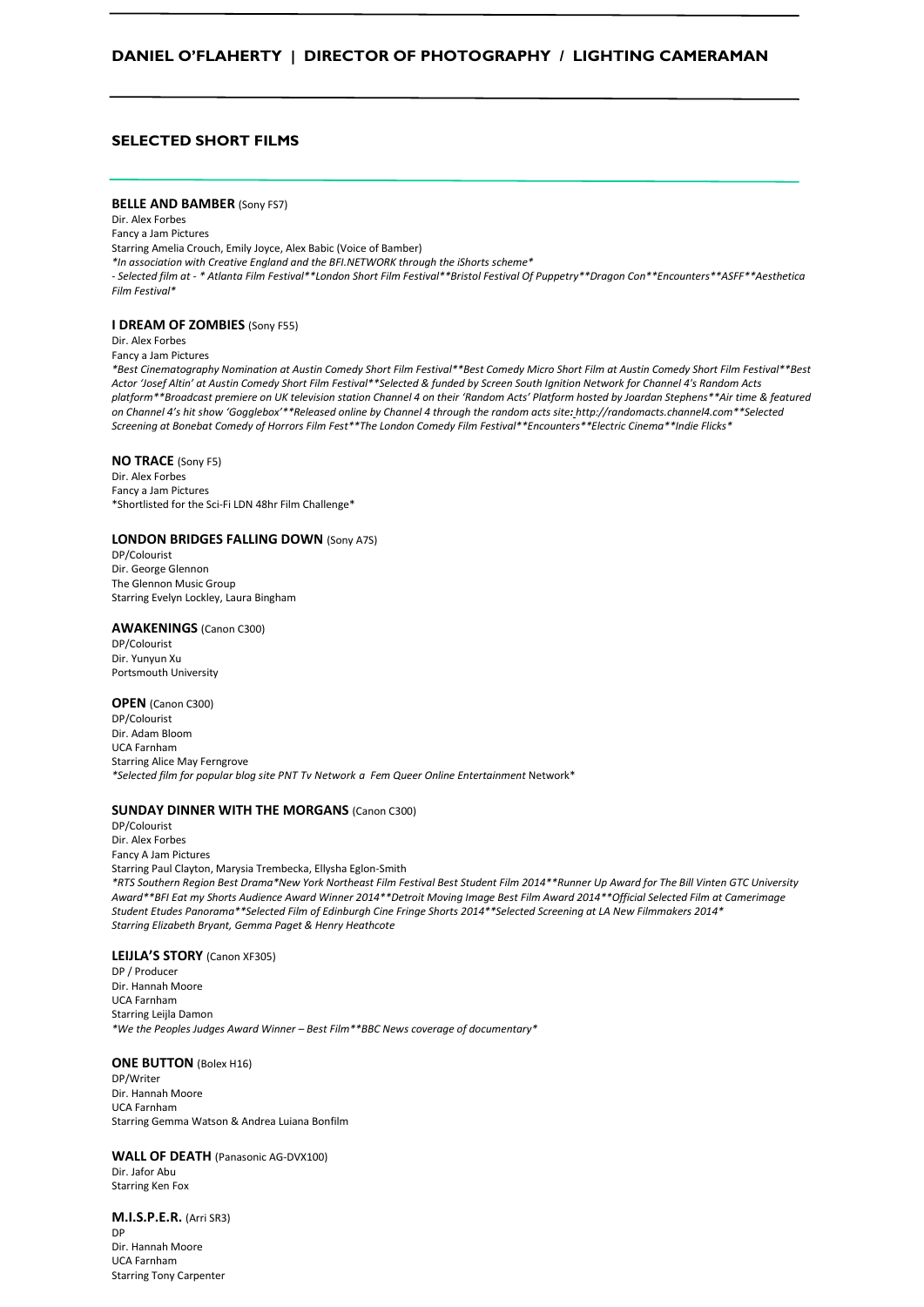## **MUSIC VIDEOS**

#### **STUCK IN THE FIRE** (Sony F5)

DP/Colourist Musical Artist - 'VOSS' Dir. Lilly Biswell

### **AGAINST THE ODDS** (Sony A7Rii)

DP/Colourist Musical Artist - 'The Boxtones' Universal Music MENA Dir. Guy Mannion, Thomas Mitchell, Daniel O'Flaherty 815 Studios *\*Official music video & first single release from Album 'Home'\**

## **I WOKE UP LIKE THIS – FEAT TWO TONE** (Sony A7Rii)

Musical Artist - 'Kris Fade' Dir. Guy Mannion, 815 Studios *\*No.1 on United Arab Emirates iTunes Billboard Chart\**

## **COMMERCIALS**

#### **NESTLÉ - KITKAT #ي غ\_بريك - SANDBOARDING WITH TAIN AL FALASI** (Sony A7Rii)

Dir. Guy Mannion 815 Studios / KitKat Arabia / MEC Starring Taim Al Falasi \*KITKAT *'Break with a Twist'* Campaign – UAE\*

### **NESTLÉ - KITKAT #ي غ\_بريك - FOOTBALL WITH FOUZ AL FAHAD** (Sony A7Rii)

Dir. Guy Mannion 815 Studios / KitKat Arabia / MEC Starring Fouz Al Fahad \*KITKAT *'Break with a Twist'* Campaign – Kuwait\*

#### **NESTLÉ - KITKAT #ي غ\_بريك - PAINTBALL WITH ROULA CHAMEIH** (Sony A7Rii)

Dir. Guy Mannion 815 Studios / KitKat Arabia / MEC Starring Roula Chameih \*KITKAT *'Break with a Twist'* Campaign – Lebanon\*

#### **NESTLÉ - KITKAT COOKIE CRUMBLE** (Sony A7Rii)

Dir. Guy Mannion 815 Studios / KitKat Arabia / MEC Starring #Hamoosh\_22 *\*KITKAT – Saudi Arabian Market\*\*Cookie Crumble Bar Launch\**

## **ARABIAN RADIO NETWORK OSN 2017 [COMMERCIAL]** (Sony A7Rii)

DP/Colourist/Writer Dir. Daniel O'Flaherty, Guy Mannion, Thomas Mitchell 815 Studios Starring Arabian Radio Network Team - Dubai 92, Radio Shoma 93.4, Hit 96.7, Al Arabiya 99, Al Khaleejiya 100.9, Dubai Eye 103.8, Virgin Radio 104.4 *\*Official Commercial announcing collaboration between ARN & OSN\**

## **ARABIAN RADIO NETWORK OSN 2016 [COMMERCIAL]** (Sony A7Rii)

DP/Colourist/Writer Dir. Daniel O'Flaherty, Guy Mannion, Thomas Mitchell 815 Studios Starring Arabian Radio Network Team - Tag 91.1, Dubai 92, 92 Smooth, 92 Rock, Radio Shoma 93.4, Hit 96.7, Al Arabiya 99, Al Khaleejiya 100.9, City 101.6, Dubai Eye 103.8, Virgin Radio 104.4 *\*Offical Commercial announcing collaboration between ARN & OSN\**

## **VOLVIC: FIND YOUR VOLCANO** (Sony A7Rii)

Dir. 815 Studios 815 Studios / Volvic Starring Marcus Smith *\*Official 'Tough Mudder' Launch Campaign with Volvic Ambassador Marcus Smith\**

## **JA HOTELS & RESORTS: THE CHALLENGE (Sony A7Rii)**

Dir. Guy Mannion 815 Studios / Volvic Starring Rafa Cabrera-Bello *\*Official advertisement for JA Resorts with ambassador & pro golfer Rafa Cabrera-Bello\**

#### **BOLLYWOOD PARKS GRAND OPENING** (Sony A7Rii)

DP/Colourist Dir. Guy Mannion 815 Studios Starring Thomas Jellum (General Manager) *\*Offical Trailer Televised throughout Middle East\**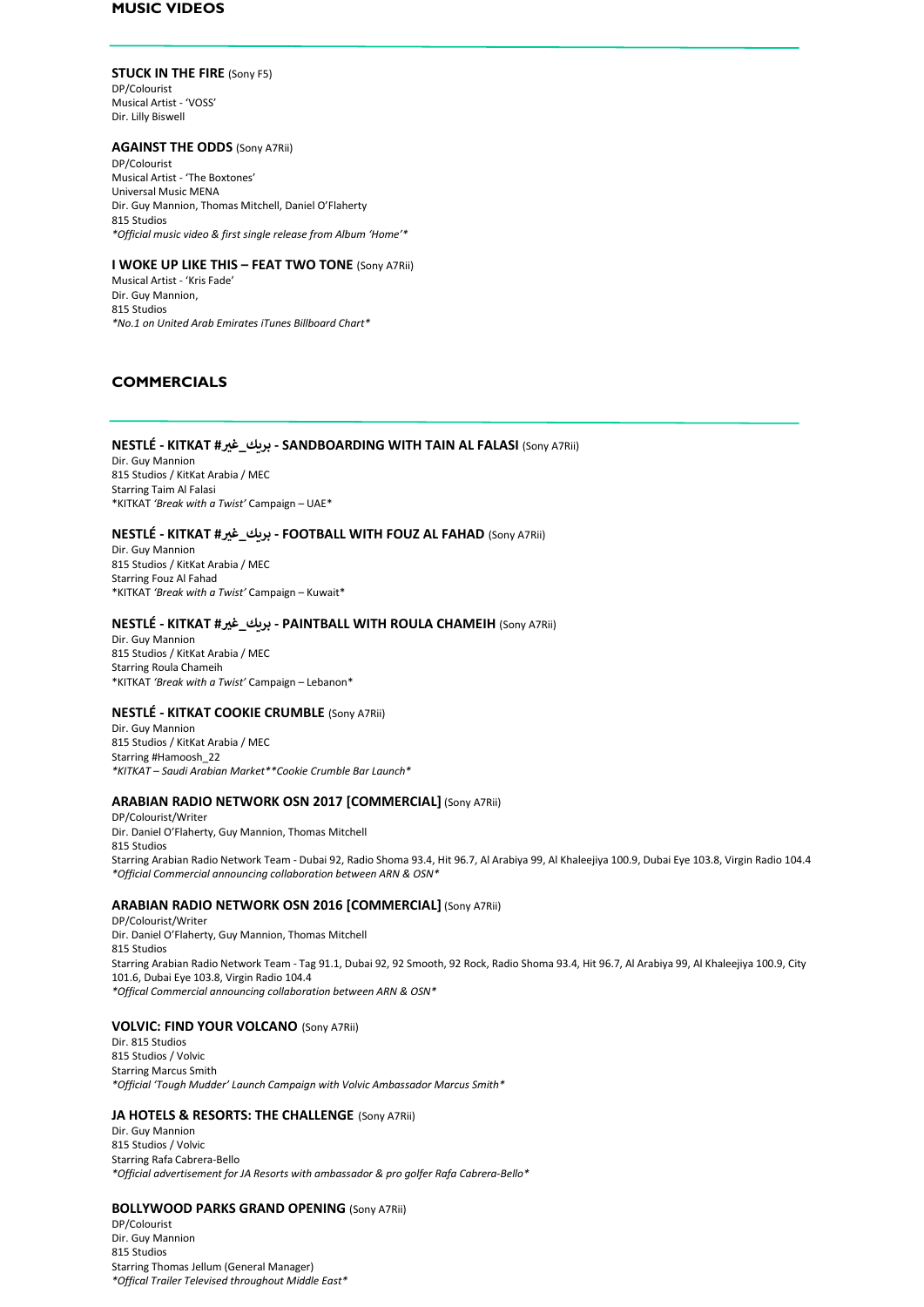#### **GLOBAL VILLAGE – OPEN YOUR HEART TO THE WORLD [TVC]** (Sony A7Rii) Dir. Guy Mannion

815 Studios *\*Offical Trailer Televised throughout Middle East\**

## **LEGOLAND® DUBAI: THE WATER PARK LAUNCH** (Sony A7Rii)

Dir. Guy Mannion 815 Studios Starring Ryan Hembry, Miley Hembry, Tara Hembry, Dean Hembry *\*Official Park Launch Trailer\**

## **LEGOLAND® DUBAI: THE GRAND OPENING** (Sony A7Rii)

DP/Colourist Dir. Guy Mannion 815 Studios Starring Siegfried Boerst (General Manager) *\*Offical Park Launch Trailer\**

## **THE YELLOW BOATS** (Sony A7Rii)

Dir. 815 Studios 815 Studios

## **LEGOLAND® : THE RISE OF MINILAND [SERIES]** (Sony A7Rii)

Dir. 815 Studios 815 Studios *\*Legoland® 5 part series highlighting the opening of Worlds first in door Miniland*

## **PROMOTIONAL**

## **GLOBAL VILLAGE | 20TH SEASON – 2015/2016 [ENTIRE CAMPAIGN\_20 VIDEOS]**(Sony A7Rii)

815 Studios

*\*Entire season coverage of Dubai's No.1 popular theme park. Videos covering all activations & exhibitions including Televised Commercial\**

## **W DUBAI : LIFESTYLE & NIGHTLIFE** (Sony A7Rii)

815 Studios *\*#Turn Up the Heat campaign\*\*Launch of new Starwood Hotel\**

## **JUSTIN BIEBER'S 'PURPOSE TOUR' : PRE SHOW – 117 LIVE** (Sony A7Rii)

DP/Colourist 815 Studios

## **117 LIVE PRESENTS: CAPTURING PABLO** (Sony A7Rii)

815 Studios / 117 LIVE *\*Starring Stephen Murphy & Javier Pena, famously known for taking down Pablo Escobar & for the hit NETFLIX show 'Narcos'\**

## **117 LIVE PRESENTS: CAPTURING PABLO – THE REACTION** (Sony A7Rii)

815 Studios / 117 LIVE

## **LEGOLAND® DUBAI : BRICK OR TREAT** (Sony A7Rii)

815 Studios

### **LEGOLAND® DUBAI : SUBMARINE ADVENTURE'S JUNIOR AQUARISTS** (Sony A7Rii)

815 Studios

# **LEGOLAND® DUBAI : CELEBRATING HAPPINESS** (Sony A7Rii)

815 Studios

#### **LEGOLAND® DUBAI : JUNIOR LIFEGUARDS** (Sony A7Rii) 815 Studios

## **LEGOLAND® DUBAI : EID MUBARAK** (Sony A7Rii)

815 Studios

# **LEGOLAND® DUBAI : RAMADAN** (Sony A7Rii)

815 Studios

#### **LEGOLAND® 3D MURAL: HALLOWEEN** (Sony A7Rii) 815 Studios

### **VIRGIN MOBILE: UAE** (Sony A7Rii)

815 Studios *\*Introducing 'Virgin Mobile' to the UAE\**

## **DUBAI 92 : NOMINATION SHOWCASES FROM 'THE 92 MORE AWARDS 2016'** (Sony A7Rii)

815 Studios *\*Filming & Lighting for 92 Award Ceremony Nominee's / Interviews\**

## **DUBAI 92 : THE 92 MORE AWARDS 2016** (Sony A7Rii)

815 Studios *\*Lighting Cameraman covering the event\*\*DP Filming & Lighting for 92 Award Ceremony Nominee's / Interviews\**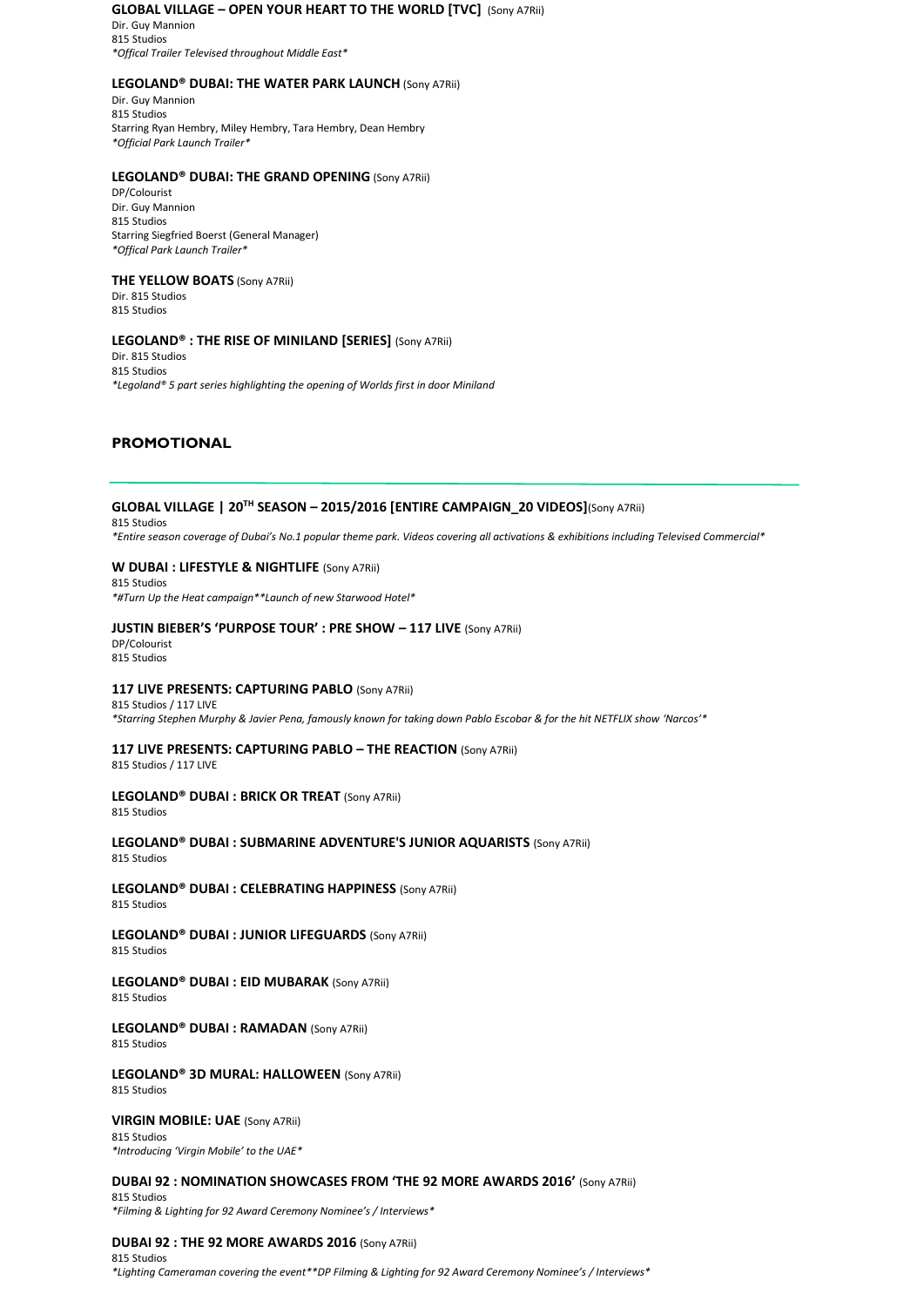#### **W DUBAI : TURN UP THE HEAT | LIQUID LAB MANAGER** (Sony A7Rii) 815 Studios

*\*#Turn Up the Heat campaign\*\*Launch of new Starwood Hotel\*\*Continuous 15 second shot\**

## **W DUBAI : TURN UP THE HEAT | THE STYLE TEAM** (Sony A7Rii)

815 Studios *\*#Turn Up the Heat campaign\*\*Launch of new Starwood Hotel\*\*Continuous 15 second shot\**

#### **DUBAI INTERNATIONAL AIRPORT: GALA DINNER 2015 COMPETITION WINNERS** (Sony A7Rii)

815 Studios *\*Interview Lighting in 'Atlantis the Palm Hotel'\**

## **INFINITI: DRIVING DAY 2015** (Sony A7Rii)

815 Studios

#### **BRONCO LAND [SNITCHING & JOBSEEKER]** (Canon 5D Mii)

Dir. Alex Postings Bronco Land Productions Starring Carl Welch *\*2 Episodes of YouTube Series\**

## **CORPORATE**

### **ABU DHABI HSBC CHAMPIONSHIP: WME-IMG – GOLF CHAMPIONSHIP 2018'S PRESENTING SPONSOR** (Sony A7Rii)

815 Studios *\*Introducing new sponsor EGA to Abu Dhabi's Golf Championship\**

#### **ARAB SOCIAL MEDIA INFLUENCER SUMMIT** (Sony A7Rii)

815 Studios *\*Appearance by Dubai's Sheikh Mohammad\**

## **ARN BUSINESS CLUB 2016** (Sony A7Rii) DP/Colourist

815 Studios *\*Multiple interview shooting & lighting\**

## **HB LEISURE : GLOBAL TRAINING SHOWCASE** (Sony A7Rii) 815 Studios

*\*Series of Training Videos for HB Leisure staff\**

## **AFTER-MOVIES**

#### **VICTORIOUS FESTIVAL 2013** (Canon 60D)

Camera IGLOO Films *\*Portsmouth Harbour Music Festival\**

## **MEET D3 2015** (Sony A7S)

Head of Project / Camera 815 Studios *\*Dubai Design District Music, Fashion & Arts Festival\**

## **MEET D3 2016** (Sony A7Sii/A7Rii) Lighting Cameraman 815 Studios

*\*Dubai Design District Music, Fashion & Arts Festival\**

## **VIRGIN RADIO'S REDFEST DXB 2016** (Sony A7Sii/A7Rii)

Lighting Cameraman 815 Studios *\*Dubai Media City Amphitheatre Music Festival\**

#### **FIESTA DE LOS MUERTOS 2016** (Sony A7Sii/A7Rii)

Lighting Cameraman 815 Studios *\*117 Autism Rocks Arena Music Festival\**

## **FIESTA DE LOS MUERTOS 2016** (Sony A7Sii/A7Rii)

Lighting Cameraman 815 Studios *\*117 Autism Rocks Arena Music Festival\**

#### **LOVE MUSIC YOUR WAY 2016** (Sony A7Sii/A7Rii)

Lighting Cameraman 815 Studios *\*Dubai Media City Amphitheatre Music Festival\**